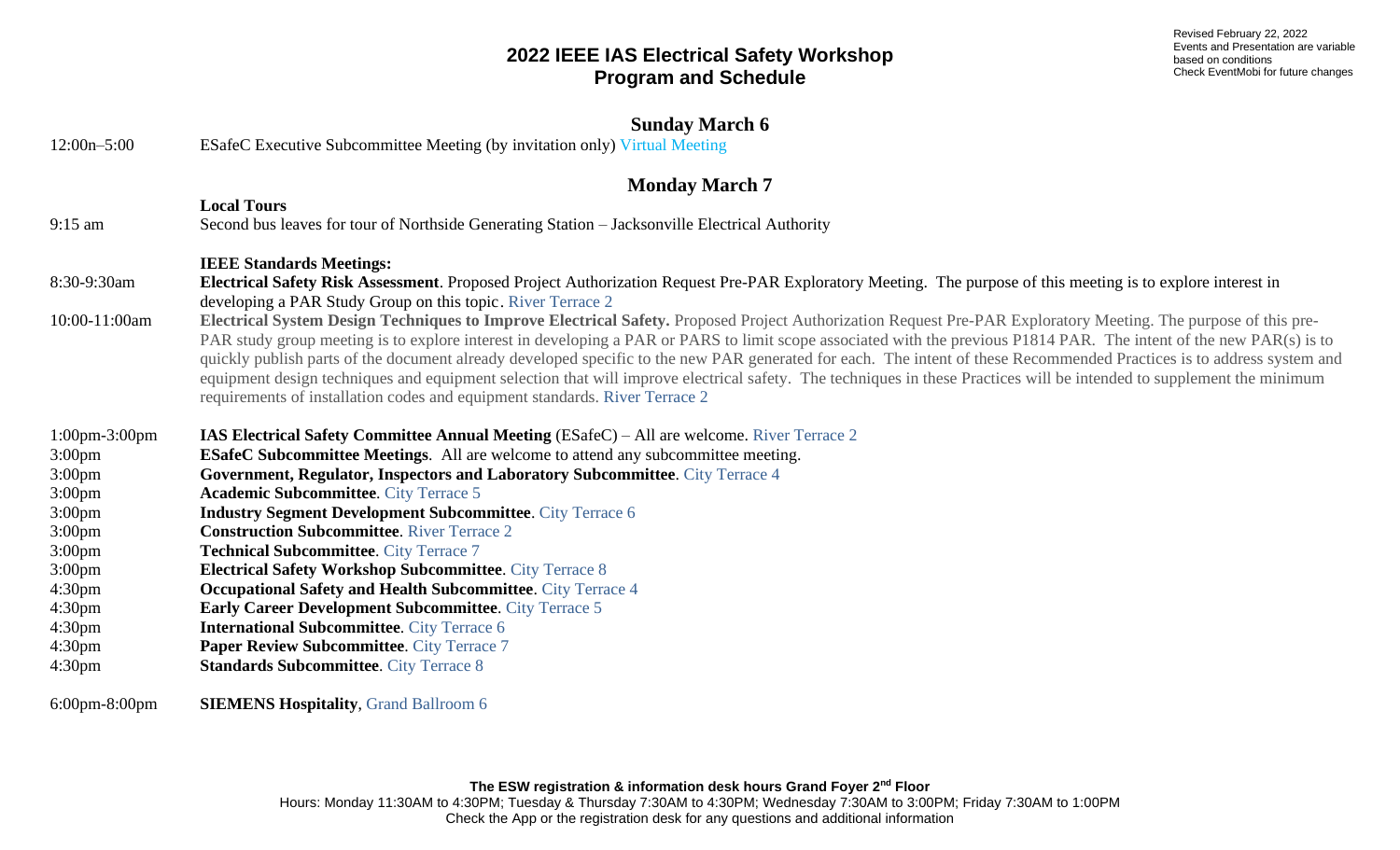#### **Tuesday, March 8**

07:00-08:00 **Tutorial Leader Breakfast;** Orlando (by invitation)

8:00-12:00n **Tutorial 1: Applying Power of Prevention through design in Your Electrical Safety Program; Rene' Graves.** City Terrace 7

8:00-12:00n **Tutorial 2: Construction Site Safety – Tools for coordinating with all trades;** Christopher Fink, Vincent H Leffler, Mike Doherty. River Terrace 3

8:00-12:00n **Tutorial 4: System Grounding Methods for Petroleum and Chemical Facilities- Resistance Grounding Benefits;** Sergio Panetta, Ajit Bapat. River Terrace 2

11:00–1:30 **Companions' Luncheon;** Mathews, 4<sup>th</sup> Floor. (by invitation)

12:00 noon **Tutorial Lunch;** Conference Center B. **For Tutorials 2, & 4 registrants only.**

12:00 noon **Authors' & Student Luncheon;** Orlando (by invitation)

#### **ESW 2022 Opening Session**

1:00pm ESW2022-01: **Introduction to ESW 2022;** Thomas Domitrovich, Chair ESW 2022

1:30pm ESW2022-02: **Electrical Safety Workshop: 30 Years and Counting;** Thomas Domitrovich

1:45pm ESW2022-03: **ESW 2022 Keynote: Shock Culture;** Dr. Neil Pleskin, Dr. Raphael Lee

2:30pm ESW2022-04: **Hidden Danger: Reducing Residual Risk in Your Electrical Safety Program;** Lanny Floyd

3:15pm **Refreshment Break**

3:30pm ESW2022-05: **Normal Operating Condition Examined;** Al Havens

3:45pm ESW2022-06: **Analysis of NFPA 70E, Table 130(C)(15)(a) Using IEEE 1584-2018;** Marcelo Valdes, Paul Sullivan, Remi Halle

4:30pm ESW2022-07: **Student Focus Session Introduction**, Payman Dehghanian

• Kaynat Zia, The University of Texas at Arlington: **Zero Bouncing Circuit Design for Li-ion Battery Short Circuit Testing**

• Shiva Pooladvand, Purdue University: **How Risk Compensation, Time Pressure, and Cognitive Demand Can Make Electrical Safety Interventions Less Effective?**

- Mohannad Alhazmi, George Washington University: **On the Resilience of Interconnected Water-Power Networks Under Seismic Extremes**
- Mohammad Mansour, University of Nevada Reno: **Fault Location in Active Distribution Grids with Graph Neural Network to Enhance Electric Safety**
- Meng Zhao, University of Pittsburgh: **A Real-Time Fault Localization in Power Distribution Grid for Detection of Electrical Fires through Deep Neural Networks Learning 5:30-6:00pm First Time Attendees' Get Together –** St Johns Meeting Room 3rd Floor

# **6:00–8:00pm Welcome Reception and Student Posters**

**Grand Foyer**

*"Prevention through Design Student*

*Engineering Initiative Presentations"*

(5:00pm – 7:00pm)

8:00pm-10:00 pm **EXERTHERM Hospitality**, River Terrace 3

**Wednesday, March 9**

7:00am **Workshop Breakfast:** Grand Foyer

**The ESW registration & information desk hours Grand Foyer 2 nd Floor**

Hours: Monday 11:30AM to 4:30PM; Tuesday & Thursday 7:30AM to 4:30PM; Wednesday 7:30AM to 3:00PM; Friday 7:30AM to 1:00PM Check the App or the registration desk for any questions and additional information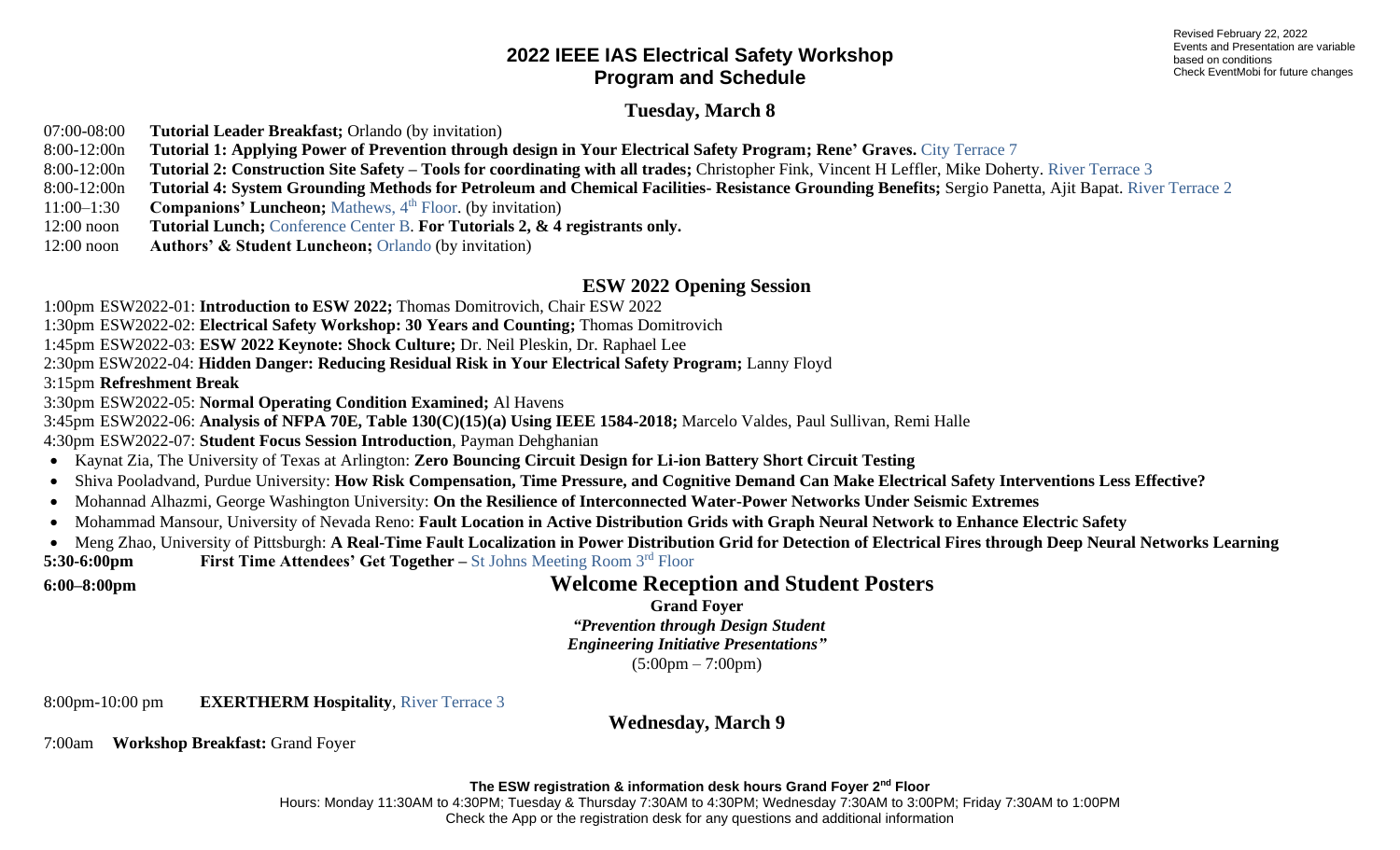Revised February 22, 2022 Events and Presentation are variable based on conditions Check EventMobi for future changes

Authors' Breakfast, Boardroom 1, 3rd Floor (by invitation)

7:45am Early Bird Prize Draw

8:00am ESW2022-08: **The Practice and Effectiveness of Equipotential Zone "EPZ" Grounding – Safety Reality or Pipe Dream?;** George T. Cole

8:45am ESW2022-09: **Why Be Concerned About Electrical Safety and What Impact It May Have on Business Cost**; Joe Rachford

9:00am ESW2022-10: **Challenge Accepted: Specialty PPE for Shock and Arc Flash Protection;** Hugh Hoagland, Brian Shiels, Stacy Klausing

9:45am **Refreshment Break**

10:15am ESW2022-11: **Sensitivity Analysis of EPRI Overhead HV Line Arc Flash Model;** Marvin Antony Devadass

11:00am ESW2022-12: **Who Is Getting Hurt? Understanding The Cause of Fatal Electrical Injuries In The Workplace;** Brett Brenner, Daniel Majano

11:45am ESW2022-13: **2023 Electrical Safety Workshop Promotion;**

12:00 noon **Lunch**: Grand Foyer

1:00pm ESW2022-14: **One Company's Best Practices to Consider When Creating and Streamlining a Company Electrical Safety Standard** Christopher Watson, Duane Boswell, Ed Boyer

1:45pm ESW2022-15: **An Effective Means of Tracking Temporary Safety Grounds;** Greg Drewiske

2:00pm ESW2022-16: **A Detailed Approach For Arc Flash Sustainability For Systems At Or Below 240V and Over 2000A**; Kyle Carr, Zarheer Jooma, John Whipple

2:45pm ESW2022-17: **Expo Introduction;** Kevin Warren

**3:00-6:00pm Product and Services Expo and Social**

**Grand Ballroom 5 – 8**

*The Latest in Technology and Services*

6:00 pm-8:00pm **ROXTEC Hospitality**, River Terrace 3

**Thursday, March 10**

7:00am **Workshop Breakfast:** Grand Foyer

Authors' Breakfast, Boardroom 1, 3rd Floor (by invitation)

7:45am Early Bird Prize Draw

8:00am ESW2022-18: **AC Induction Conductive Suit – A New Way of Protecting Linemen In The Vicinity of Energized Parts;** Eduardo Ramirez-Bettoni, Dr. Balint Nemeth

8:45am ESW2022-19: **Arc Rated PPE Issues;** Paul Sullivan

9:00am ESW2022-20: **Electrical Safety Worldwide;** Lloyd Gordon, Jesse Liechty, Ernst Esch

9:45am **Refreshment Break**

10:15am ESW2022-21: **Safety Considerations While Working at a Private or Public Utility;** Tom Zampell, Frank Gonzalez

11:00am ESW2022-22: **Awards and Recognitions;** Kevin Lippert, Dan Doan

12:00noon **Lunch**: Grand Foyer

1:00pm ESW2022-23: **Human Performance In Workplace Electrical Safety;** Nehad El-Sherif, Mike Doherty

1:45pm ESW2022-24: **The Impact – "Just an Electrician";** Jennifer Martin

2:30pm ESW2022-25: **Risk Assessment For The Home Office;** Eric Campbell

#### **The ESW registration & information desk hours Grand Foyer 2 nd Floor**

Hours: Monday 11:30AM to 4:30PM; Tuesday & Thursday 7:30AM to 4:30PM; Wednesday 7:30AM to 3:00PM; Friday 7:30AM to 1:00PM Check the App or the registration desk for any questions and additional information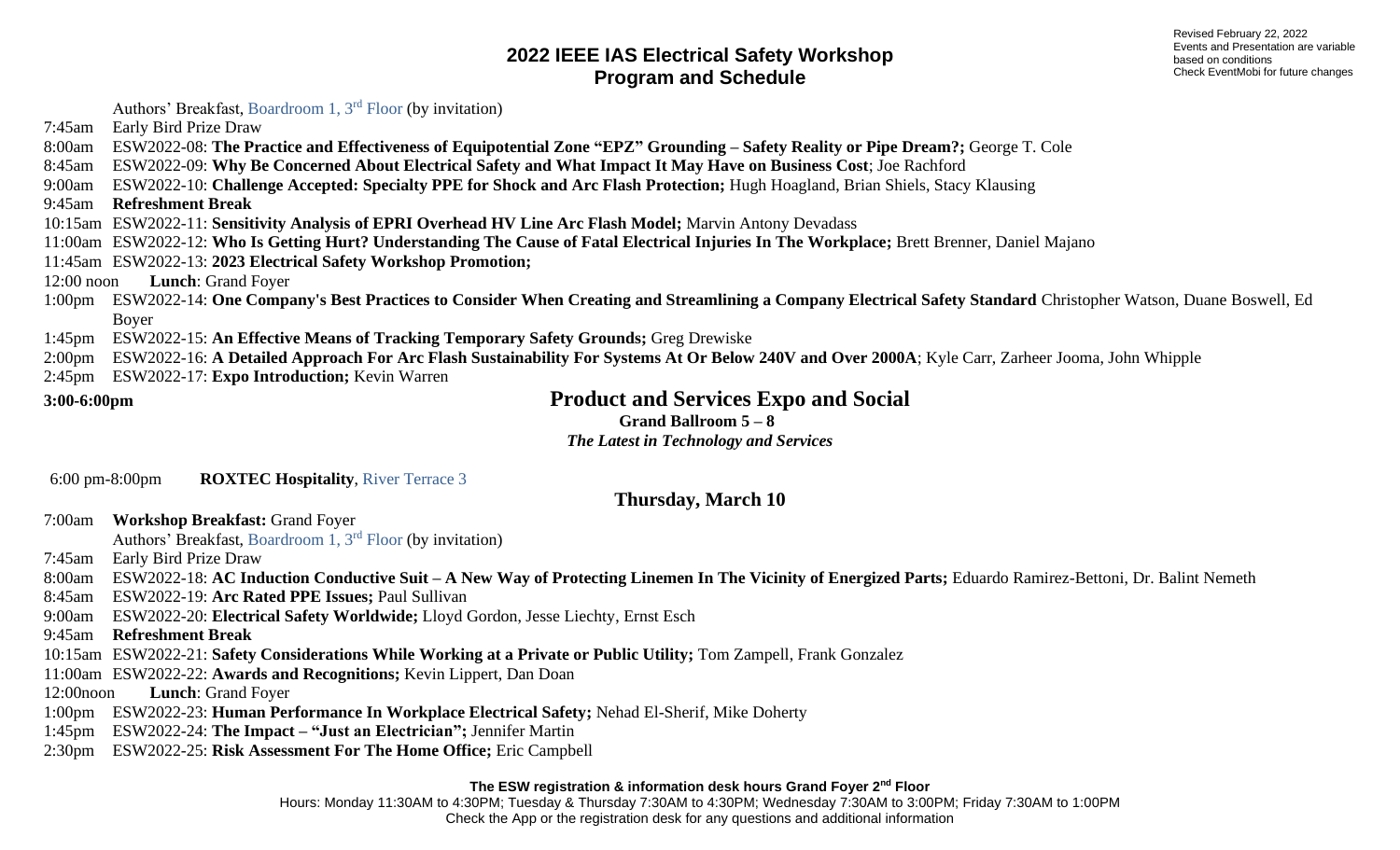2:45pm **Refreshment Break**

**3:00pm ESW2022-41: Advancing The Risk Assessment Practices For Structures Protection Against Lightning;** Giuseppe Parise, Marco Allegri, Luigi Parise

3:15pm ESW2022-26: **Transformer Failure Due to Oil Sampling;** Dennis Hill3:30pmESW2022-27: **NFPA 70E-2024 Edition Proposed Changes;** Paul Dobrowsky

4:30pm ESW2022-28: **Focus Session Preview**; Eva Clark

#### **4:45 – 6:30pm Focus Session Presentations**

- ESW2022-37: **Electrical Shock Hazards Beyond 50/60 Hz and DC;** Lloyd Gordon, Jesse Liechty, Joseph T. Bradley III
- ESW2022-38: **Wearable-based Monitoring System for Lineman in Power Utilities to Mitigate Workplace Health and Safety Risks;** Fillipe Matos de Vasconcelos, Carlos Frederico Meschini Almeida, Stéfano Regis Gualtieri
- ESW2022-39: **Electrical Shock Sequela;** Terry Becker, John Knoll
- ESW2022-40: **Human Performance: How Enhancing Safety Is Managed**; Joshua Hodges

#### **5:30-7:30pm Networking Social Grand Foyer**

# **Friday, March 11**

7:00am **Workshop Breakfast:** Grand Foyer

7:00am Authors' Breakfast: Boardroom 1, 3rd Floor (by invitation)

8:00am Early Bird Prize Draw

- 8:15am ESW2022-29: **Analysis of Accidents Caused by Induced Current and Voltage on Transmission Lines and Substations Between 1985-2021;** Marcia Eblen, Keith Wallace, Eduardo Ramirez-Bettoni
- 9:00am ESW2022-30: **Assessing The Electrical Risks In Electric Vehicle Repair;** Vesa Linja-aho

9:45am **Refreshment Break**

10:00am ESW2022-31: **Lightning Fatalities Reduction Effort in Africa;** Dan Doan

10:15am ESW2022-32: **Accidents of Electrical Origin, A Detailed Analysis of Statistics: Brazil Compared To Other Countries;** Edson Martinho, Sergio Roberto Santos, Danilo Ferreira de Souza

11:00am ESW2022-33: **Addressing Misconceptions To Reduce Touch And Step Voltage Hazards At Power Systems;** David Lewis

- 11:45am ESW2022-34: **Workshop Review:** Thomas Domitrovich
- Noon **2022 ESW adjourns**

# **Post Workshop Tutorials**

Noon **Tutorial Lunch**: Grand Ballroom 5. **For Tutorials 5, 6, 7 & 8 registrants**.

**The ESW registration & information desk hours Grand Foyer 2 nd Floor**

Hours: Monday 11:30AM to 4:30PM; Tuesday & Thursday 7:30AM to 4:30PM; Wednesday 7:30AM to 3:00PM; Friday 7:30AM to 1:00PM Check the App or the registration desk for any questions and additional information